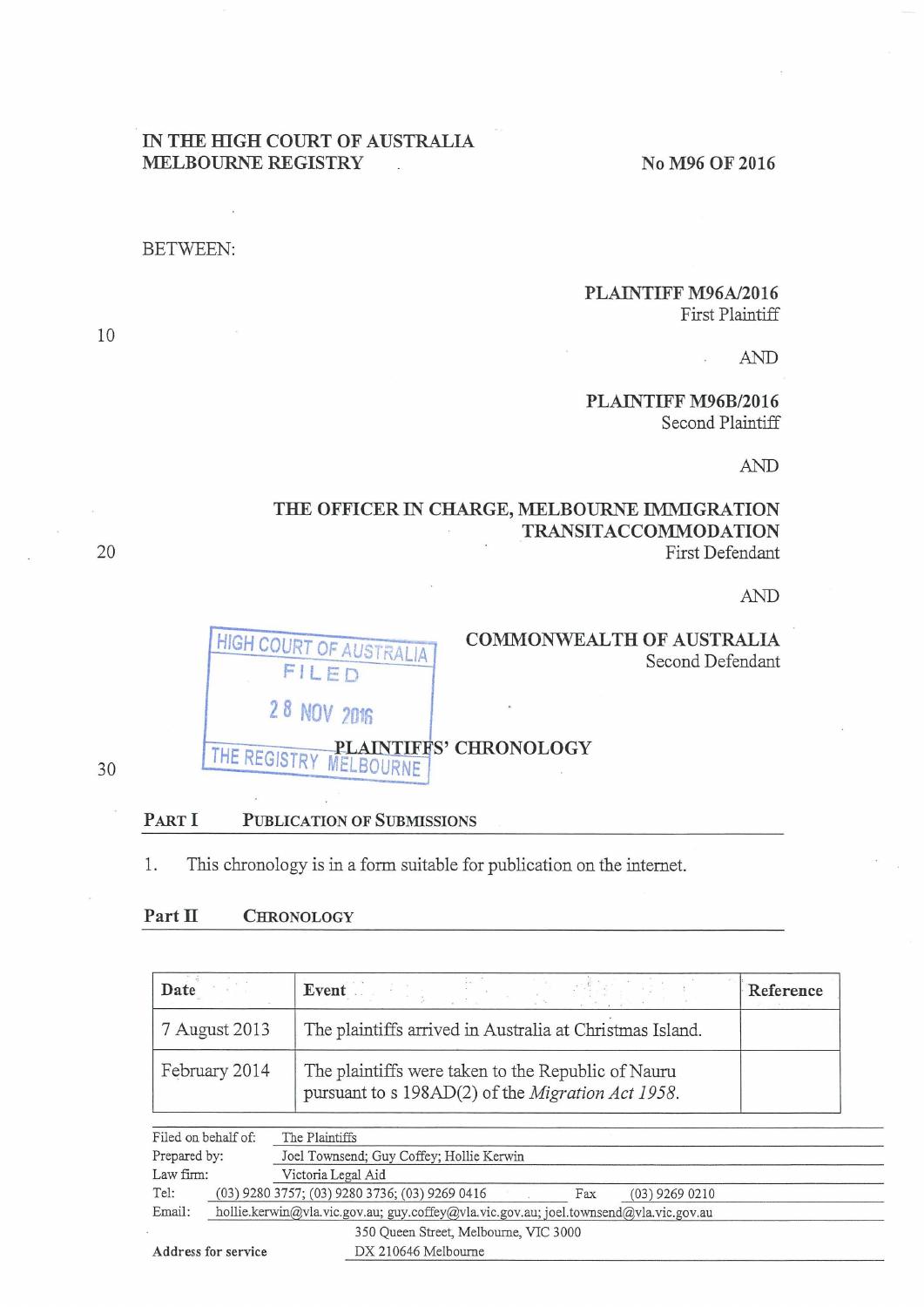| 30 October 2014     | The plaintiffs were told by staff at the detention facility in<br>Nauru that the first plaintiff (Plaintiff M96A) would be<br>taken to Australia for medical treatment and that the<br>second plaintiff (Plaintiff M96B) would be taken to<br>accompany Plaintiff M96A (her daughter) and to continue<br>medical treatment. |  |
|---------------------|-----------------------------------------------------------------------------------------------------------------------------------------------------------------------------------------------------------------------------------------------------------------------------------------------------------------------------|--|
| 1 November<br>2014  | The plaintiffs were brought to Australia from Nauru by an<br>officer or officers within the meaning of s 5 of the<br>Migration Act.<br>The Plaintiffs were detained by or on behalf of the<br>Commonwealth in Darwin, Northern Territory.                                                                                   |  |
| 10 November<br>2014 | The plaintiffs were transferred to the Melbourne<br>Immigration Transit Accommodation (MITA), where<br>they were detained.                                                                                                                                                                                                  |  |
| 12 November<br>2014 | Plaintiff M96A was seen for a preliminary investigation<br>of breast lumps at the Monash Breast Clinic.                                                                                                                                                                                                                     |  |
| 19 November<br>2014 | Plaintiff M96B consulted an IHMS general practitioner in<br>relation to heart palpitations and chest discomfort.                                                                                                                                                                                                            |  |
| 26 November<br>2014 | Plaintiff M96A underwent a fine needle biopsy at the<br>Monash Breast Clinic.                                                                                                                                                                                                                                               |  |
| 19 December<br>2014 | Plaintiff M96B consulted an IHMS psychiatrist, who<br>noted that she had presented with 'moderate depression'<br>and advised a treatment plan including medication and a<br>psychiatric review in approximately six weeks.                                                                                                  |  |
| 26 December<br>2014 | Plaintiff M96A consulted an International Health and<br>Medical Services (IHMS) psychologist in relation to her<br>mental health.                                                                                                                                                                                           |  |
| 16 January 2015     | Plaintiff M96A was referred by an IHMS psychologist for<br>psychiatric assessment and management following<br>concerns about her declining mental health.                                                                                                                                                                   |  |
| 20 January 2015     | Plaintiff M96A consulted an IHMS general practitioner in<br>relation to reports of poor sleep, breast pain and loss of<br>appetite.                                                                                                                                                                                         |  |
| 2015                | Plaintiff M96A experienced discomfort and observed new<br>lumps in her left breast.                                                                                                                                                                                                                                         |  |

 $\ddot{\phantom{a}}$ 

 $\cdot$ 

 $\ddot{\phantom{a}}$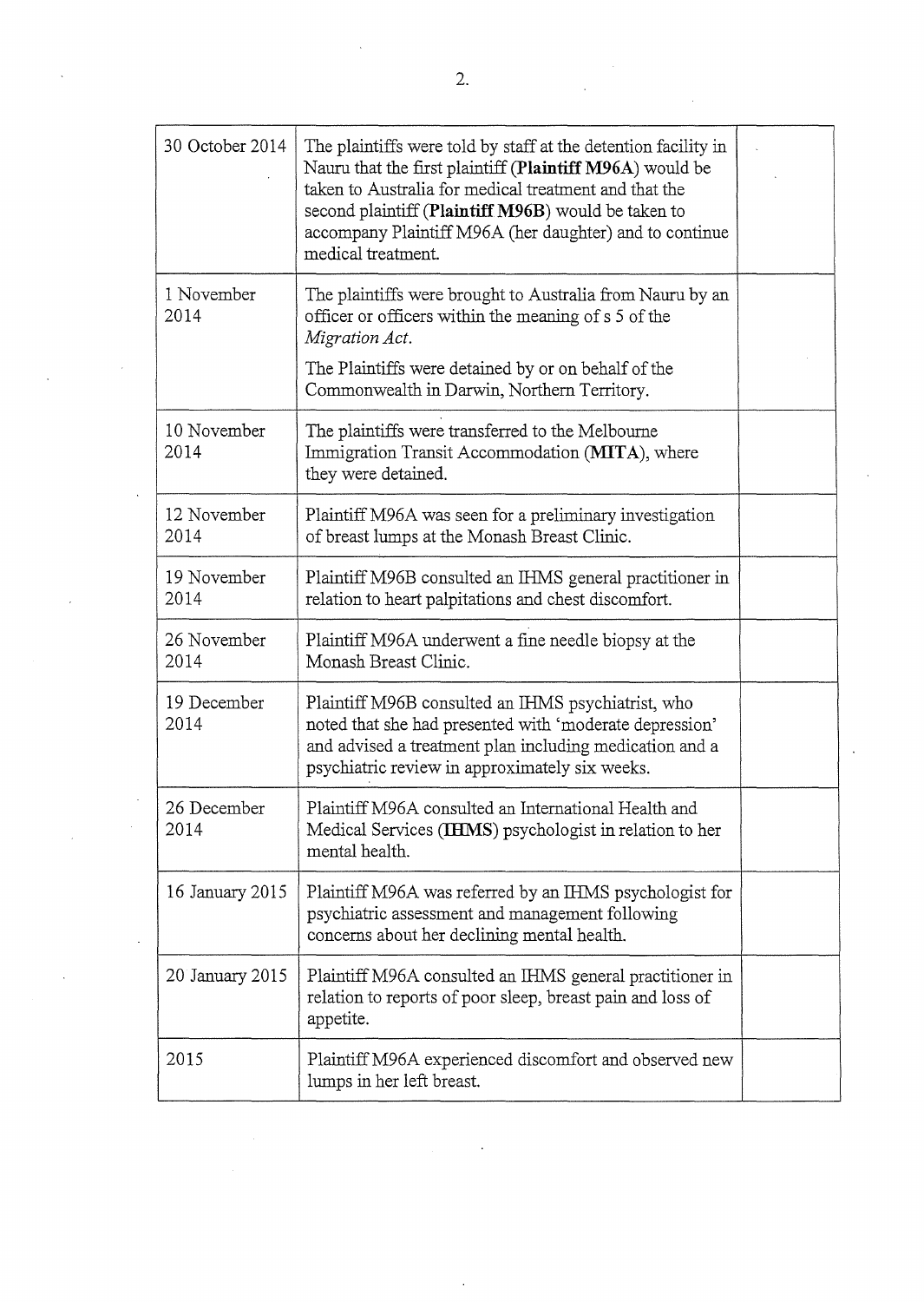| February 2015<br>to December<br>2015 | Plaintiff M96A consulted IHMS psychiatrists who<br>diagnosed or confirmed past diagnoses of generalised<br>anxiety/panic disorder, Post-Traumatic Stress Disorder<br>(PTSD), and reactive depression exacerbated by an<br>alleged sexual assault against her in the MITA.                                                                                                                         |  |
|--------------------------------------|---------------------------------------------------------------------------------------------------------------------------------------------------------------------------------------------------------------------------------------------------------------------------------------------------------------------------------------------------------------------------------------------------|--|
| 6 February 2015                      | Plaintiff M96A attended Richmond Dental Surgery for<br>removal of her dental braces.                                                                                                                                                                                                                                                                                                              |  |
| 15 March 2015                        | Plaintiff M96A consulted an IHMS mental health nurse in<br>relation to her mental health and poor sleep. It was<br>planned that she would undergo psychiatric review on<br>3 July 2015.                                                                                                                                                                                                           |  |
| 6 July 2015                          | Plaintiff M96A consulted an IHMS general practitioner,<br>who conducted an examination and found a 1 cm lump in<br>the left side of her breast.                                                                                                                                                                                                                                                   |  |
| 6 July 2015                          | Plaintiff M96B consulted an IHMS general practitioner,<br>who diagnosed her with severe major depression and<br>observed that she was 'crying, very depressed, risk of<br>suicide is high, anxious, very pale, lost weight'.                                                                                                                                                                      |  |
| 15 July 2015                         | Plaintiff M96B was referred by an IHMS general<br>practitioner to the Northern Hospital emergency<br>department due to severe depression and suicidal ideation<br>for psychiatry review and possible admission.<br>Plaintiff M96B was admitted to a psychiatric unit at<br>North Western Mental Health (NWMH), where she was<br>treated and diagnosed with PTSD and Major Depressive<br>Disorder. |  |
| 13 August 2015                       | Plaintiff M96B was discharged from the NWMH<br>psychiatric unit with referral to Foundation House in<br>relation to her mental state. She was also referred for<br>follow up with a cardiologist at the Northern Hospital in<br>relation to her chest pain.                                                                                                                                       |  |
| 14 October 2015                      | Plaintiff M96B consulted an IHMS general practitioner,<br>who diagnosed her with severe osteoporosis and noted<br>that she was 'not appropriate for coming back to Nauru as<br>she is in danger of minimal trauma fracture'.                                                                                                                                                                      |  |
| 12 November<br>2015                  | Plaintiff M96A consulted an IHMS primary health nurse<br>about a surgical procedure which was scheduled for<br>13 November 2015. In the course of the consultation,<br>Plaintiff M96A expressed concern about undergoing the<br>procedure.                                                                                                                                                        |  |